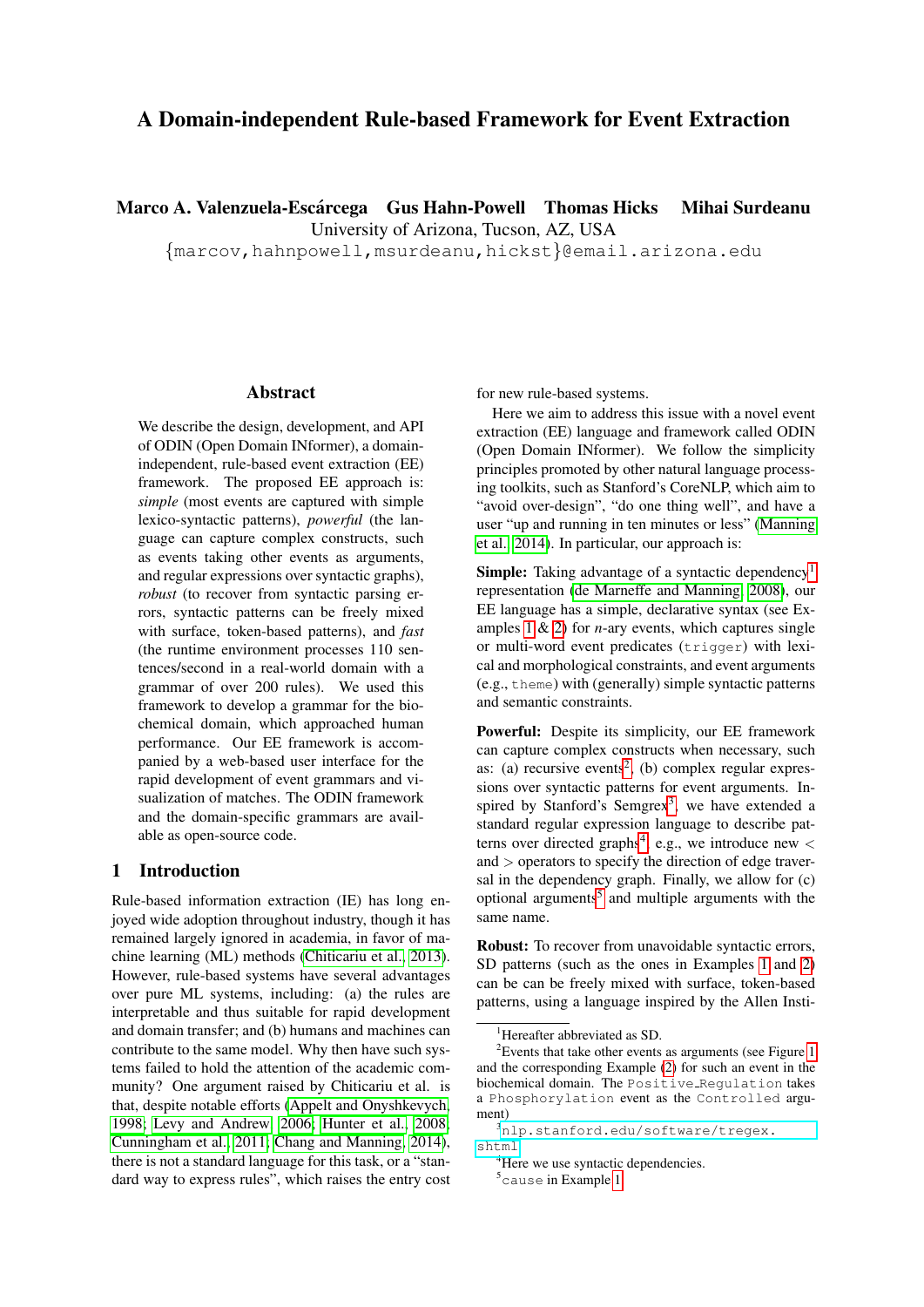#### <span id="page-1-1"></span>Positive Regulation (Controller=TopBP1, Controlled=Phosphorylation)



Figure 1: An example sentence containing a recursive event.

tute of Artificial Intelligence's Tagger<sup>[6](#page-1-2)</sup>. These patterns match against information extracted in our text process-ing pipeline<sup>[7](#page-1-3)</sup>, namely a token's part of speech, lemmatized form, named entity label, and the immediate incoming and outgoing edges in the SD graph. Example [3](#page-2-1) shows an equivalent rule to the one in Example [1](#page-1-0) using surface patterns (i.e. a pattern that is independent of a token sequence's underlying syntactic structure).

Fast: Our EE runtime is fast because our rules use event trigger phrases, captured with shallow lexicomorphological patterns, as starting points. Only when event triggers are detected is the matching of more complex syntactic patterns for arguments attempted. This guarantees quick executions. For example, in the biochemical domain (discussed in Section [2\)](#page-1-4), our framework processes an average of 110 sentences/second[8](#page-1-5) with a grammar of 211 rules on a laptop with an i7 CPU and 16GB of RAM.

## <span id="page-1-4"></span>2 Building a Domain from Scratch

We next describe how to use the proposed framework to build an event extractor for the biochemical domain [\(Ohta et al., 2013\)](#page-5-8) from scratch.

Rule-based systems have been shown to perform at the state-of-the-art for event extraction in the biology domain [\(Peng et al., 2014;](#page-5-9) [Bui et al., 2013\)](#page-5-10). The domain, however, is not without its challenges. For example, it is not uncommon for biochemical events to contain other events as arguments. Consider the example sentence in Figure [1.](#page-1-1) The sentence contains two events, one event referring to the biochemical process known as phosphorylation, and a recursive event describing a biochemical regulation that controls the mentioned phosphorylation. We will introduce a minimal set of rules that capture these two events. Here, we will assume the simple entities (denoted in bold in Figure [1\)](#page-1-1) have already been detected through a named entity recognizer.[9](#page-1-6)

When a rule matches, the extracted token spans for trigger and arguments, together with the corresponding event and argument labels (here the event

```
1 - name: Phosphorylation_1
2 priority: 2
3 label: [Phosphorylation, Event]
4 pattern: |
5 trigger = [lemma="phosphorylation"]
6 theme:PhysicalEntity = prep_of
7 (nn|conj|cc)*<br>8 cause:PhysicalEnt
      8 cause:PhysicalEntity? = prep_by
9 (nn|conj|cc)*
```
<span id="page-1-8"></span>Example 1: An example of a rule using syntactic structure. For the phosphorylation event, our selected event trigger ([LINE](#page-1-7) [5\)](#page-1-7) is a nominal predicate with the lemma *phosphorylation*. This trigger serves as the starting point for the syntactic patterns that extract event arguments. When searching for a theme to the Phosphorylation event, we begin at the specified trigger and look for an incoming dependent that is the object of the preposition *of*. The pattern fragment  $(\text{nn}| \text{conj_and}| \text{cc}) * \text{targets entities that appear as}$ modifiers in noun phrases (e.g., *. . . of the* cyclin-D1 *protein*), or a series of arguments in a coordinated phrase. The entity mention associated with our theme must be a named entity with the label PhysicalEntity ([LINE](#page-1-8) [7\)](#page-1-8), a hypernym of several more specialized types identified in an earlier iteration. The cause argument is marked as optional (denoted by the ? symbol).

label is Phosphorylation, and the argument labels are theme  $\&$  cause) are dispatched to a labeling action. By default, these actions simply create an EventMention Scala object with the corresponding event label, and the extracted named arguments. Example [5](#page-3-0) summarizes the EventMention class. Custom actions may be defined as Scala code, and be attached to specific rules. For example, a custom action may trigger coreference resolution when a rule matches a common noun, e.g., *the protein*, instead of the expected named entity.

The second rule, shown in Example [2,](#page-2-0) captures the recursive event in Figure [1.](#page-1-1) Importantly, this rule takes other events as arguments, e.g., the controlled argument must be an event mention, here generated by the rule in Example [1.](#page-1-0) To guarantee correct execution, the runtime repeatedly applies the given EE grammar on each sentence until no rule matches. For example, here the rule in Example [2](#page-2-0) would not match in the first

<span id="page-1-3"></span><span id="page-1-2"></span><sup>6</sup><https://github.com/allenai/taggers>

<sup>7</sup>[https://github.com/sistanlp/](https://github.com/sistanlp/processors) [processors](https://github.com/sistanlp/processors)

<span id="page-1-6"></span><span id="page-1-5"></span><sup>&</sup>lt;sup>8</sup> after the initial text processing pipeline

<sup>&</sup>lt;sup>9</sup>Though the discussion focuses on event extraction, our framework can also be applied to the task of entity recognition.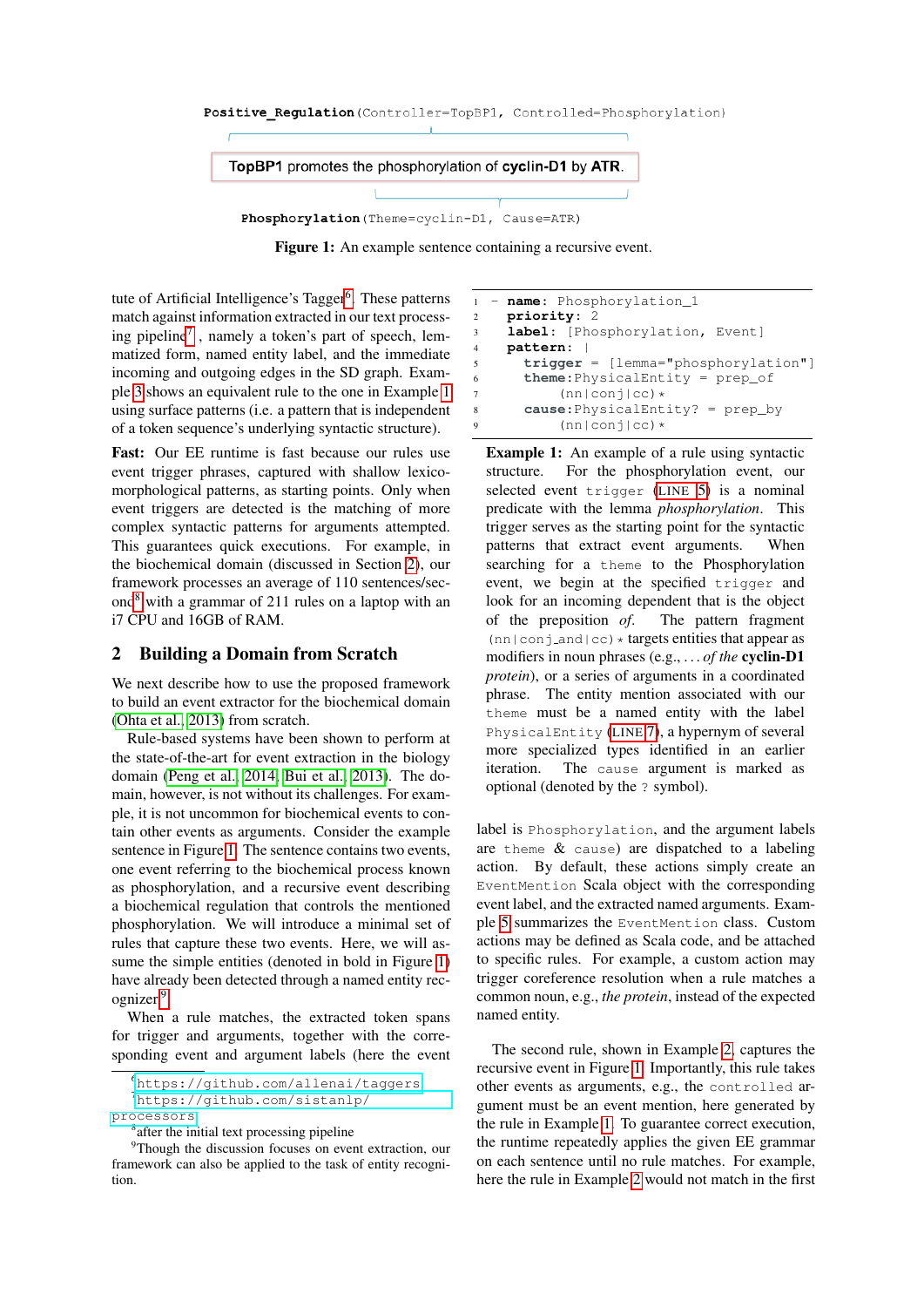```
1 - name: Positive_regulation_1
2 label: [Positive_regulation, Event]
3 priority: 3
4 pattern: |
5 trigger =
         [lemma=/promot|induc|increas
6 |stimul|lead|enhanc|up-regulat/
\frac{1}{2} & tag=/\frac{v}{x}|RB/]
8 controller:PhysicalEntity = nsubj
         nn*
9 controlled:Event = dobj nn*
```
Example 2: An example of a rule designed to capture a recursive event. The rule detects a relevant verbal or adverbial trigger and expects its arguments to be in a SUBJECT  $\leftrightarrow$  DIRECT OBJECT relationship. The controlled argument must be the mention of another event.

```
1 - name: Phosphorylation_surface_1
2 priority: 2
3 type: token
    1abel: [Phosphorylation, Event]
5 pattern: |
6 (?<trigger>
7 [lemma="phosphorylation"]) of []*?
8 @theme:PhysicalEntity []*?<br>9 (by @cause:PhysicalEntity)
      9 (by @cause:PhysicalEntity)?
```
**Example 3:** An alternative rule to Example [1](#page-1-0) that uses a surface pattern. Surface patterns match event triggers and arguments over sequences of tokens and other mentions (e.g., the theme matches over an entire named entity of type PhysicalEntity). Event triggers (trigger) match the whole sequence of tokens encompassed in parentheses. Argument names preceded by the @ symbol, e.g., @theme, require the specification of an event type (denoted by  $:$  type). This pattern is shorthand for matching the span of an entire named entity with the specified type.

iteration because no event mentions have been created yet, but would match in the second iteration. This process can optionally be optimized with rule priorities (as shown in the figure). For example, the priorities assigned to Examples [1](#page-1-0) and [2](#page-2-0) enforce that the second rule is executed only in an iteration following the first rule. Utilizing rule priorities allows for a derivational construction of complex events or complete grammars from their components.

Once the grammar has been defined, the entire system can be run in less than 10 lines of code, as shown in Example [4.](#page-2-2) The output of this code is a collection of event mentions, i.e., instances of the EventMention class outlined in Example [5.](#page-3-0)

## 3 Visualization

We accompany the above EE system with an interactive web-based tool for event grammar development and re-

<span id="page-2-2"></span>

| 1              | <b>class</b> SimpleExample <b>extends</b> App {   |
|----------------|---------------------------------------------------|
| $\overline{c}$ | // read rules from file                           |
| 3              | $val$ rules = Source.fromFile(                    |
| $\overline{4}$ | "rules.yml").mkStrinq                             |
| 5              | // make extractor engine                          |
| 6              | $val$ engine = $new$ Extractor Engine (rules)     |
| $\tau$         | // create text processor for biomedical           |
| 8              | // domain: POS, NER, and syntax                   |
| 9              | $val$ processor = $new$ BioNLPProcessor           |
| 10             | // make document from free text;                  |
| 11             | // the document includes POS, NER, and            |
| 12             | // syntactic annotations                          |
| 13             | <b>val</b> text = $"TopBP1$ promotes the          |
|                | phosphorylation of cyclin-D1 by ATR."             |
| 14             | <b>val</b> $doc = processor.annotation$           |
| 15             | // run the actual EE grammar                      |
| 16             | <b>val</b> mentions = engine.extractFrom( $doc$ ) |
| 17             |                                                   |

<span id="page-2-3"></span>Example 4: The minimal Scala code required to run the system. The input ([LINE](#page-2-3) [13\)](#page-2-3) is raw text. The output is a list of event mentions of the type EventMention. Here we show the use of a text processor specific to the biomedical domain. The framework also includes an opendomain text processor that includes POS tagging, named entity recognition, syntactic parsing, and coreference resolution. Additional processors for domain-specific tasks can easily be added.

sults visualization. Figure [2](#page-2-4) shows the input fields for the user interface. The UI accepts free text to match against, and can be configured to run either a predefined domain grammar or one provided on-the-fly through a text box, allowing for the rapid development and tuning of rules.

<span id="page-2-4"></span>

| <b>Input Text and Rules:</b>                                                         |  |  |  |  |  |  |
|--------------------------------------------------------------------------------------|--|--|--|--|--|--|
| <b>Select a Document:</b> [ -- Select a Document --<br>$\mathbb{C}$                  |  |  |  |  |  |  |
| OR enter text in the box below:                                                      |  |  |  |  |  |  |
| Enter or paste text here                                                             |  |  |  |  |  |  |
|                                                                                      |  |  |  |  |  |  |
|                                                                                      |  |  |  |  |  |  |
|                                                                                      |  |  |  |  |  |  |
| Then, enter rules in the box below OR leave it blank to use<br>the 'built-in' rules: |  |  |  |  |  |  |
| Enter or paste rules here                                                            |  |  |  |  |  |  |
|                                                                                      |  |  |  |  |  |  |
|                                                                                      |  |  |  |  |  |  |

Figure 2: Our interactive environment for rapid development of event grammars.The UI supports the input of rules and free text.

Figure [3](#page-4-0) shows the output of the visualization tool on the example sentence from Figure [1](#page-1-1) using the gram-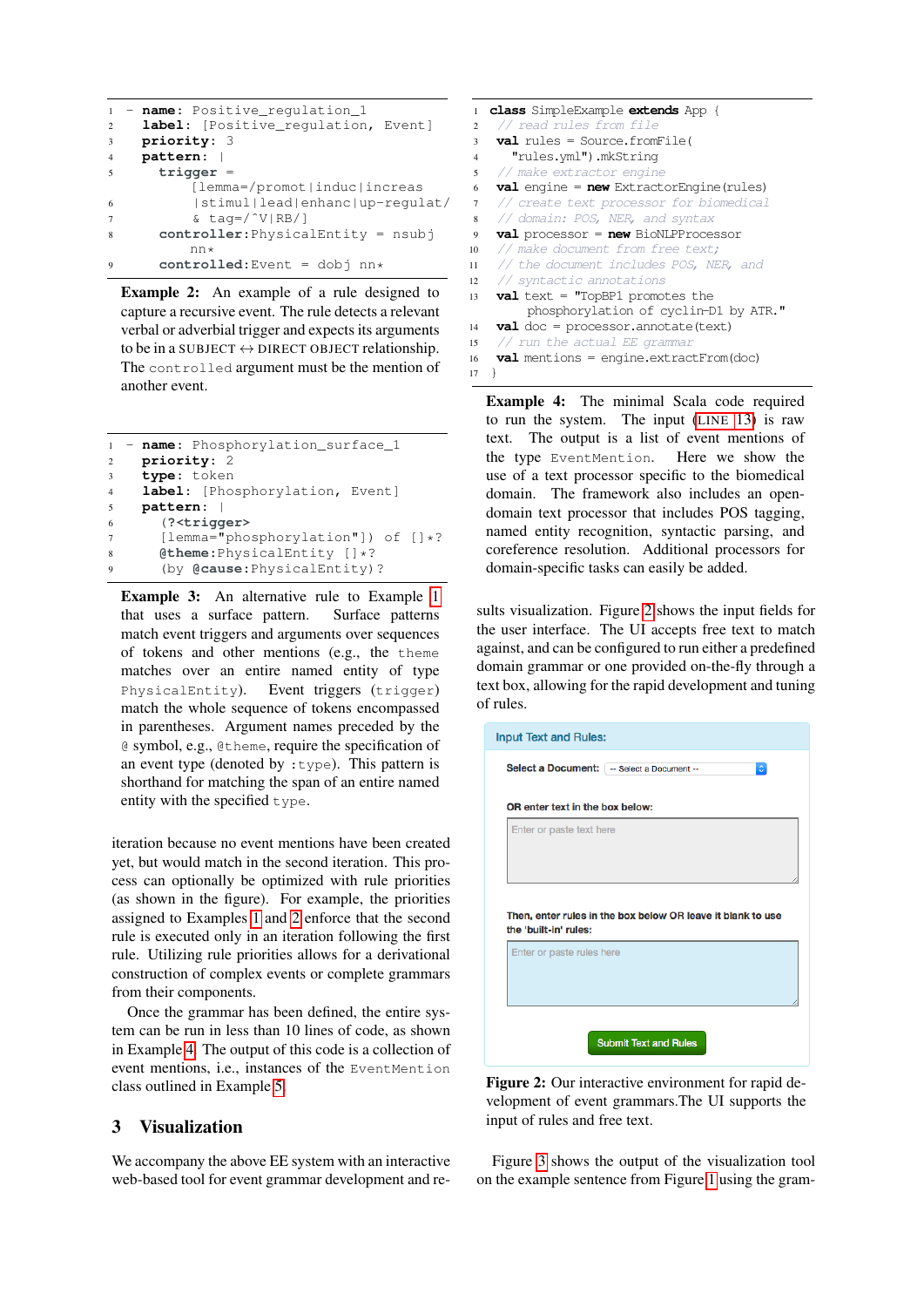<span id="page-3-0"></span>

|                | <b>class</b> EventMention(                          |
|----------------|-----------------------------------------------------|
| $\overline{c}$ | /** The ontological labels associated with          |
| 3              | * the event (specified in the rule) */              |
| 4              | <b>val</b> label: Seq[String],                      |
| 5              | $\sqrt{**}$ The starting point of our pattern $*/$  |
| 6              | <b>val</b> trigger: TextBoundMention,               |
| $\overline{7}$ | $\sqrt{**}$ A mapping of argument names to the      |
| 8              | * Mentions that contain them */                     |
| 9              | <b>val</b> arguments: Map[String, Seq[Mention]],    |
| 10             | $\sqrt{**}$ The name of the corresponding rule $*/$ |
| 11             | <b>val</b> foundBy: String                          |
| 12             | $/*$ The span of the Mention                        |
| 13             | * in the original document*/                        |
| 14             | val tokenInterval: Interval)                        |

Example 5: Example [4](#page-2-2) produces a set of mentions. Here we focus on mentions of events (EventMention). This code block shows relevant fields in the EventMention class, which stores each event mention detected and assembled by the system. The arguments field captures the fact that the mapping from names to arguments is one-to-many (e.g., there may be multiple theme arguments). Interval stores a token span in the input text. TextBoundMention stores a simple mention, minimally a label and a token span.

mar discussed in the previous section. The web interface is implemented as a client-server Grails $^{10}$  $^{10}$  $^{10}$  web application which runs the EE system on the server and displays the results on the client side. The application's client-side code displays both entity and event mentions, as well as the output of the text preprocessor (to help with debugging) using Brat [\(Stenetorp et al.,](#page-5-11) [2012\)](#page-5-11).

#### 4 Results

We extended the grammar introduced previously to capture 10 different biochemical events, with an average of 11 rules per event type. Using this grammar we participated in a recent evaluation by DARPA's Big Mechanism program $11$ , where systems had to perform deep reading of two research papers on cancer biology. Table [1](#page-3-3) summarizes our results.

Our system was ranked above the median, with respect to overall F1 score. We find these results encouraging for two reasons. First, inter-annotator agreement on the task was below 60%, which indicates that our system roughly approaches human performance, especially for precision. Second, the lower recall is partially explained by the fact that annotators marked also indirect biological relations (e.g., *A activates B*), which do not correspond to actual biochemical reactions but, instead, summarize sequences of biochemical reactions. Our grammar currently recognizes only direct biochemical reactions.

<span id="page-3-3"></span>

|                | <b>System   Precision   Recall</b> |       | F1    |
|----------------|------------------------------------|-------|-------|
| Submitted run  | 54%                                | 29%   | 37.3% |
| Ceiling system | 82.1%                              | 81.8% | 82%   |

Table 1: Results from the January 2015 DARPA Big Mechanism Dry Run evaluation on reading biomedical papers, against a known biochemical model. In addition to event extraction, this evaluation required participants to identify if the extracted information corroborates, contradicts, or extends the given model. Here, extending the model means proposing a biochemical reaction that is not contained in the model, but it involves at least a biochemical entity from the model. The ceiling system indicates idealized performance of the rule-based framework, after a *post-hoc* analysis.

More importantly, this evaluation offers a good platform to analyze the potential of the proposed rule-based framework, by estimating the ceiling performance of our EE system, when all addressable issues are fixed. We performed this analysis after the evaluation deadline, and we manually:

- 1. Removed the keys that do not encode direct biochemical reactions.
- 2. Corrected three rules, to better model one event and one entity type.
- 3. Fixed system bugs, including XML parsing errors, which caused some meta data to appear in text and be misinterpreted as biological entities, and a syntax error in one rule, which caused several false positives.

The results of this ceiling system are listed in the second row in Table [1.](#page-3-3) This analysis highlights an encouraging finding: the current rule framework is expressive: it can capture approximately 80% of the events in this complex domain. The remaining 20% require coreference resolution and complex syntactic patterns, which were not correctly captured by the parser.

## 5 Related Work

Despite the dominant focus on machine learning models for IE in the literature, previous work includes several notable rule-based efforts. For example, GATE [\(Cunningham et al., 2011\)](#page-5-4), and the Common Pattern Specification Language [\(Appelt and Onyshkevych,](#page-5-1) [1998\)](#page-5-1) introduce a rule-based framework for IE, implemented as a cascade of grammars defined using surface patterns. The ICE system offers an active-learning system that learns named entity and binary relation patterns built on top of syntactic dependencies [\(He and](#page-5-12) [Grishman, 2011\)](#page-5-12). Stanford's Semgrex<sup>[12](#page-3-4)</sup> and Tregex [\(Levy and Andrew, 2006\)](#page-5-2) model syntactic patterns,

<span id="page-3-2"></span><span id="page-3-1"></span><sup>10</sup><https://grails.org>

<sup>11</sup>[http://www.darpa.mil/Our\\_Work/I2O/](http://www.darpa.mil/Our_Work/I2O/Programs/Big_Mechanism.aspx) [Programs/Big\\_Mechanism.aspx](http://www.darpa.mil/Our_Work/I2O/Programs/Big_Mechanism.aspx)

<span id="page-3-4"></span><sup>12</sup>[http://nlp.stanford.edu/software/](http://nlp.stanford.edu/software/tregex.shtml) [tregex.shtml](http://nlp.stanford.edu/software/tregex.shtml)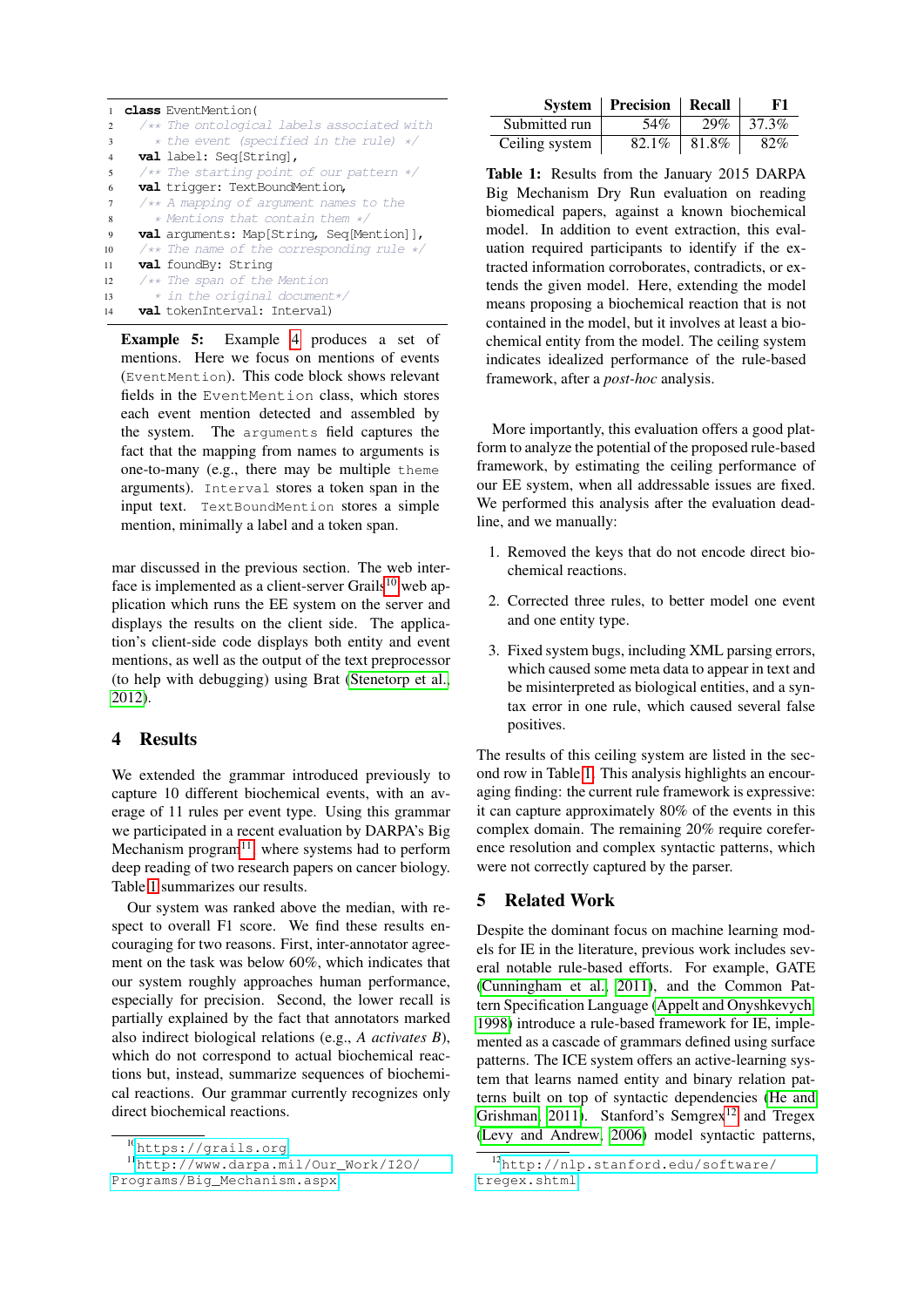<span id="page-4-0"></span>

Figure 3: A Brat-based visualization of the event mentions created from the example sentence in Figure [1.](#page-1-1) Not shown but included in the visualization: a table with token information (lemmas, PoS tags, NE labels, and character spans).

while a separate tool from the same group, TokensRegex [\(Chang and Manning, 2014\)](#page-5-5), defines surface patterns over token sequences. [Chiticariu et al.](#page-5-13) [\(2011\)](#page-5-13) demonstrated that a rule-based NER system can match or outperform results achieved with machine learning approaches, but also showed that rule-writing is a labor intensive process even with a language specifically designed for the task.

In addition to the above domain-independent frameworks, multiple previous works focused on rule-based systems built around specific domains. For example, in bioinformatics, several dedicated rule-based systems obtained state-of-the-art performance in the extraction of protein-protein interactions (PPI) [\(Hunter](#page-5-3) [et al., 2008;](#page-5-3) [Huang et al., 2004\)](#page-5-14).

Our work complements and extends the above efforts with a relatively simple EE platform that: (a) hybridizes syntactic dependency patterns with surface patterns, (b) offers support for the extraction of recursive events; (c) is coupled with a fast runtime environment; and (d) is easily customizable to new domains.

#### 6 Conclusion

We have described a domain-independent, rule-based event extraction framework and rapid development environment that is simple, fast, powerful, and robust. It is our hope that this framework reduces the entry cost in the development of rule-based event extraction systems.

We demonstrated how to build a biomedical domain from scratch, including rule examples and simple Scala code sufficient to run the domain grammar over free text. We recently extended this grammar to participate in the DARPA Big Mechanism evaluation, in which our system achieved an F1 of 37%. By modeling the underlying syntactic representation of events, our grammar for this task used an average of only 11 rules per event; this indicates that the syntactic structures of events are

largely generalizable to a small set of predicate frames and that domain grammars can be constructed with relatively low effort. Our *post-hoc* analysis demonstrated that the system's true ceiling is 82%. This important result demonstrates that the proposed event extraction framework is expressive enough to capture most complex events annotated by domain experts.

Finally, to improve the user experience by aiding in the construction of event grammars, our framework is accompanied by a web-based interface for testing rules and visualizing matched events.

This whole effort is available as opensource code at: [https://github.com/](https://github.com/sistanlp/processors) [sistanlp/processors](https://github.com/sistanlp/processors). See also: [https:](https://github.com/sistanlp/processors/wiki/ODIN-(Open-Domain-INformer)) [//github.com/sistanlp/processors/](https://github.com/sistanlp/processors/wiki/ODIN-(Open-Domain-INformer)) [wiki/ODIN-\(Open-Domain-INformer\)](https://github.com/sistanlp/processors/wiki/ODIN-(Open-Domain-INformer)), for ODIN documentation.

## Acknowledgments

This work was funded by the DARPA Big Mechanism program under ARO contract W911NF-14-1-0395.